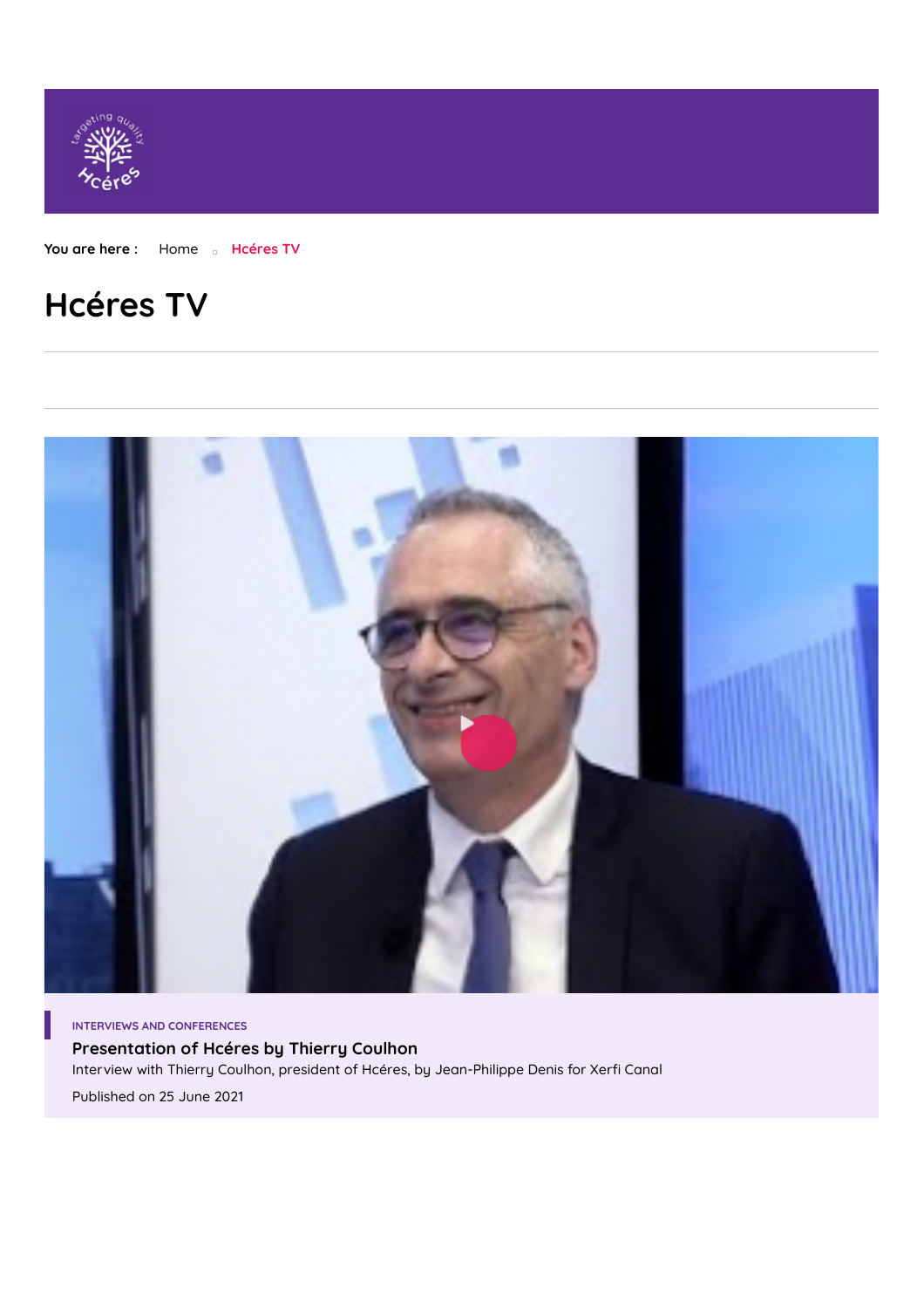

## **EUROPE**

**European [universities](https://www.hceres.fr/en/web_tv/european-universities-and-quality-assurance) and quality assurance**

Interview with Solange Pisarz, head of project, Hcéres Europe and International department, ECA Vice-Chair

Published on 29 July 2020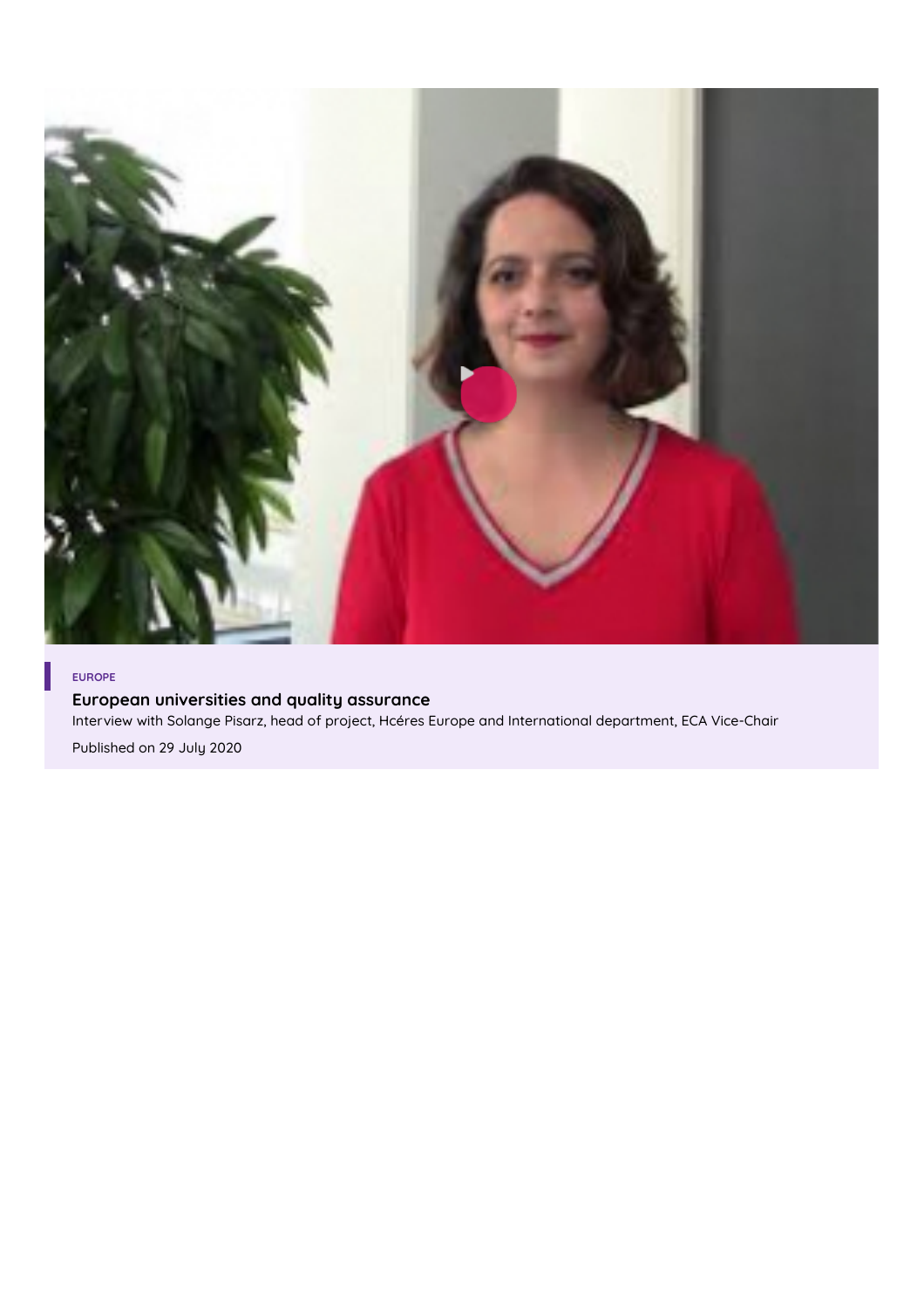

**[Evaluation](https://www.hceres.fr/en/web_tv/evaluation-doctoral-schools-and-doctoral-colleges) of doctoral schools and doctoral colleges** Presentation made for the 2020-2021 evaluation campaign (group B) by Gilles Bourdier, scientific advisor coordinator.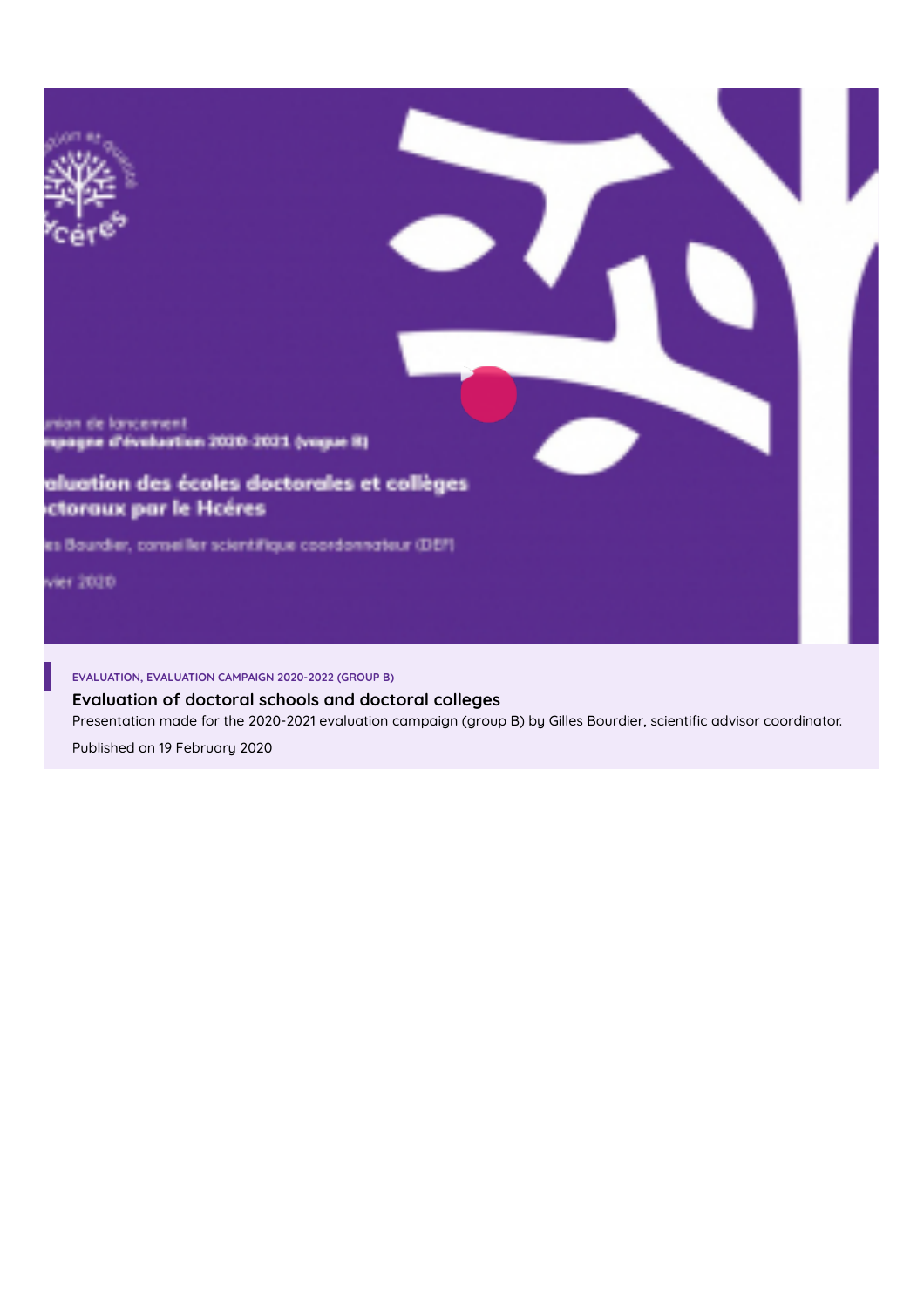

### **Evaluation process of territorial [coordinations,](https://www.hceres.fr/en/web_tv/evaluation-process-territorial-coordinations-universities-and-other-institutions) universities and other institutions**

Presentation made for the 2020-2021 evaluation campaign (group B) by Annie VINTER, director of the evaluation department of territorial coordinations, Michel ROBERT, director of the evaluation department of institutions, Stéphane ONNÉE, scientific advisor coordinator.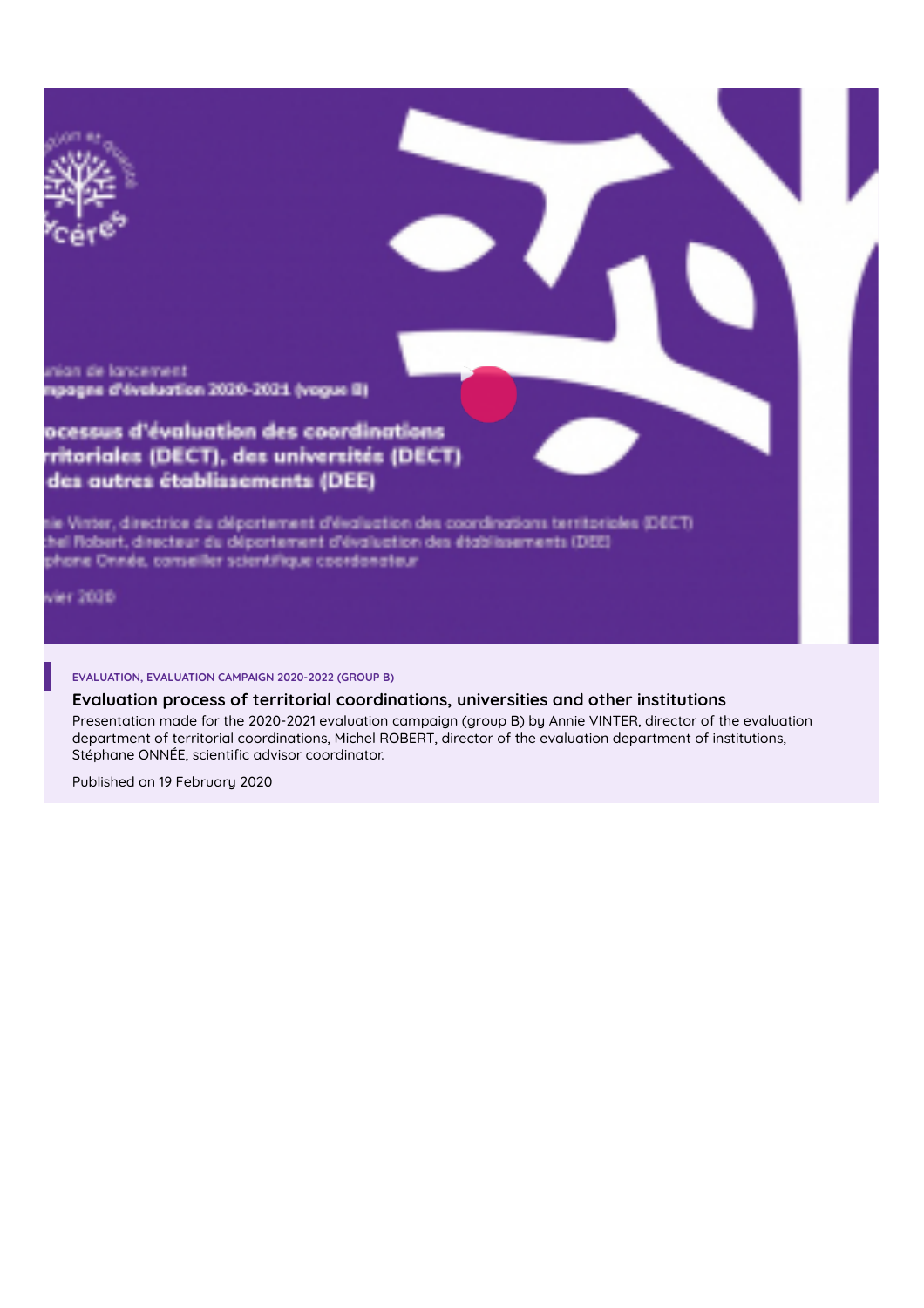

## **Evaluate the [research](https://www.hceres.fr/en/web_tv/evaluate-research)**

Presentation made for the 2020-2021 evaluation campaign (group B) by Pierre GLAUDES, director of the evaluation department of research.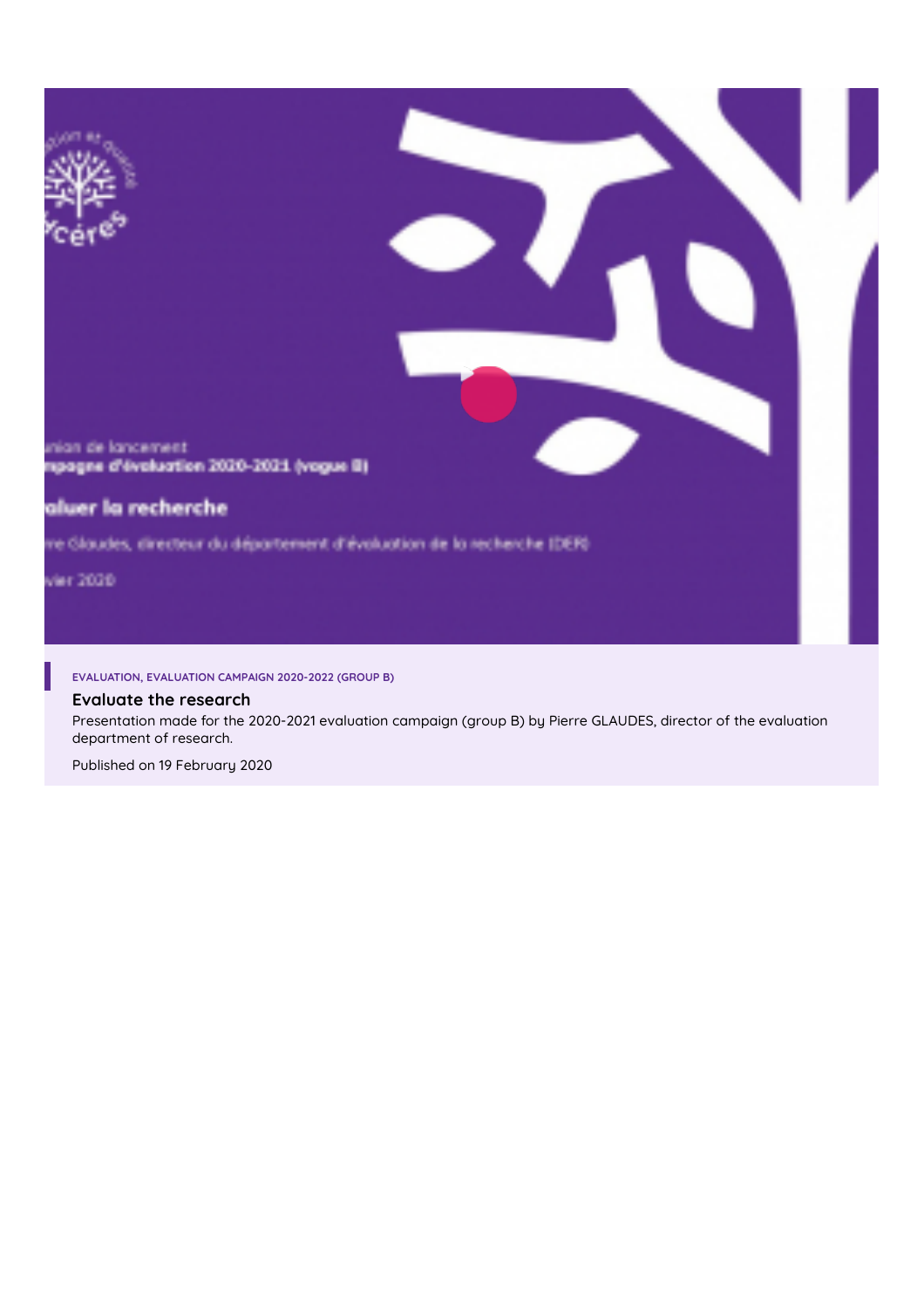

# **Evaluation process of study [programmes](https://www.hceres.fr/en/web_tv/evaluation-process-study-programmes)**

Presentation made for the 2020-2021 evaluation campaign (group B) by Jean-Marc Geib, Head of the Department of Programme Evaluation (Hcéres) and François d'Epenoux, department manager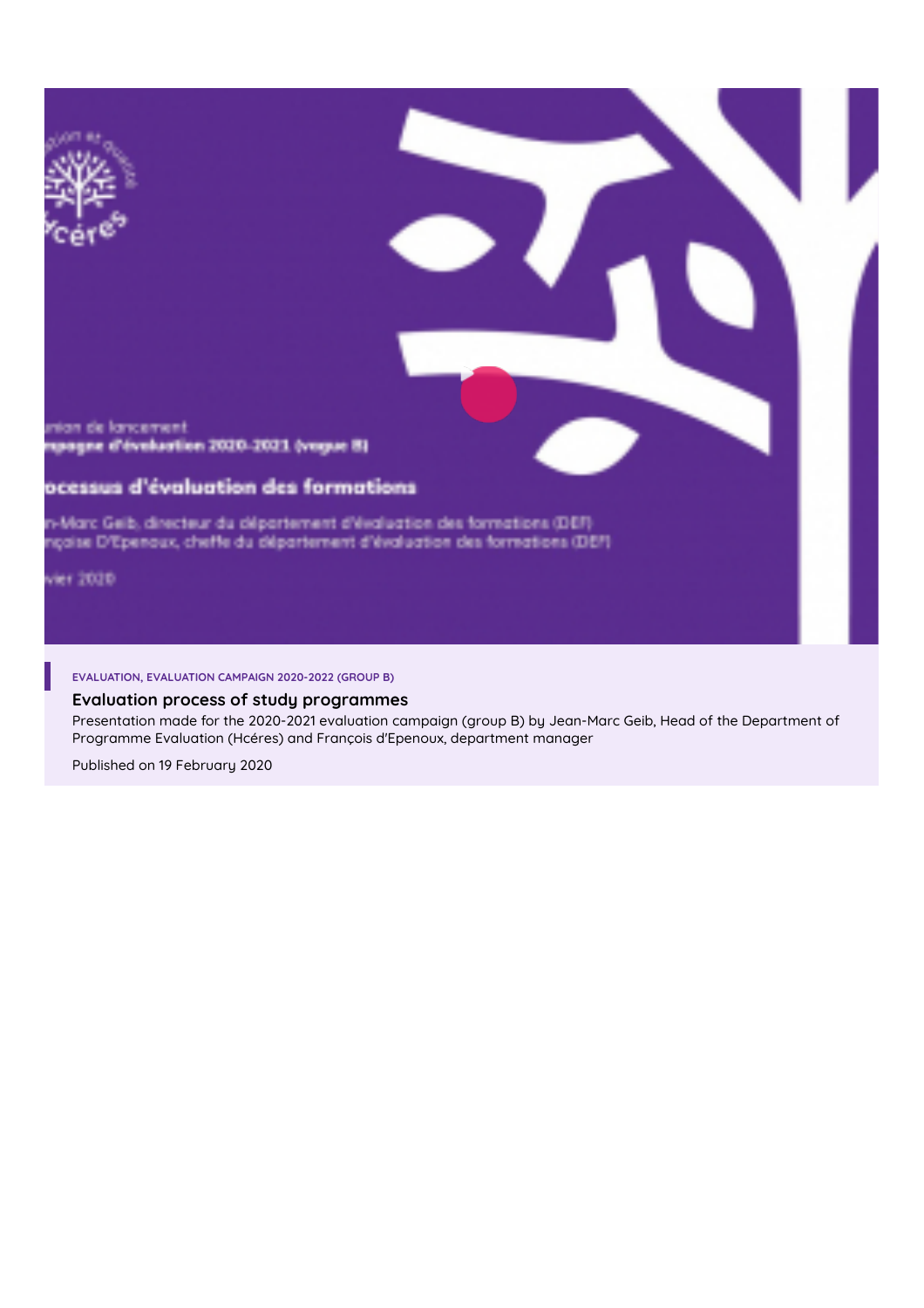

#### **WISHES**

**Hcéres wishes you the best for 2020**

Published on 19 [December](https://www.hceres.fr/en/web_tv/hceres-wishes-you-best-2020) 2019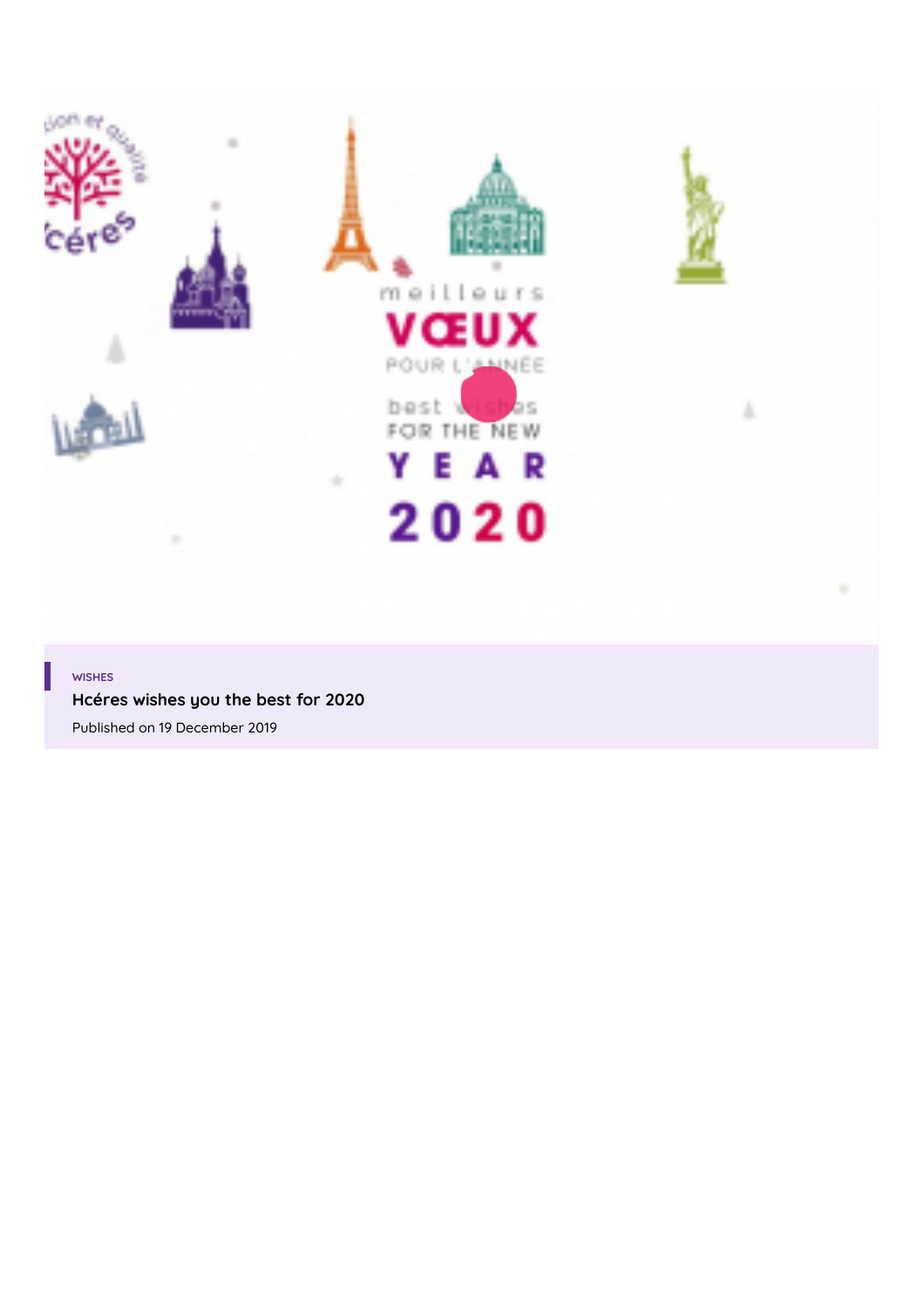igriti scientifique et science ouverte oque de l'Office Français de l'Intégrité Scientifique (OFIS)

# mthèse et perspectives

lle Almot, directrice de l'Office français de l'intégrité scientifique IQFE-I nia Dacos, conseiller pour la science cuverte auprès du Directeur général de la recherche et de l'exposation, MESRI<br>mibre du CoSO<br>vier Le Goll, président du Conseil de l'OFIS (CoFIS)

stick in-

**RESEARCH INTEGRITY, SCIENCE OUVERTE, FRENCH OFFICE FOR RESEARCH INTEGRITY**

**Synthèse et [perspectives](https://www.hceres.fr/en/web_tv/synthese-et-perspectives-colloque-integrite-scientifique-et-science-ouverte) - Colloque "Intégrité scienti7que et science ouverte"**

Published on 27 May 2019